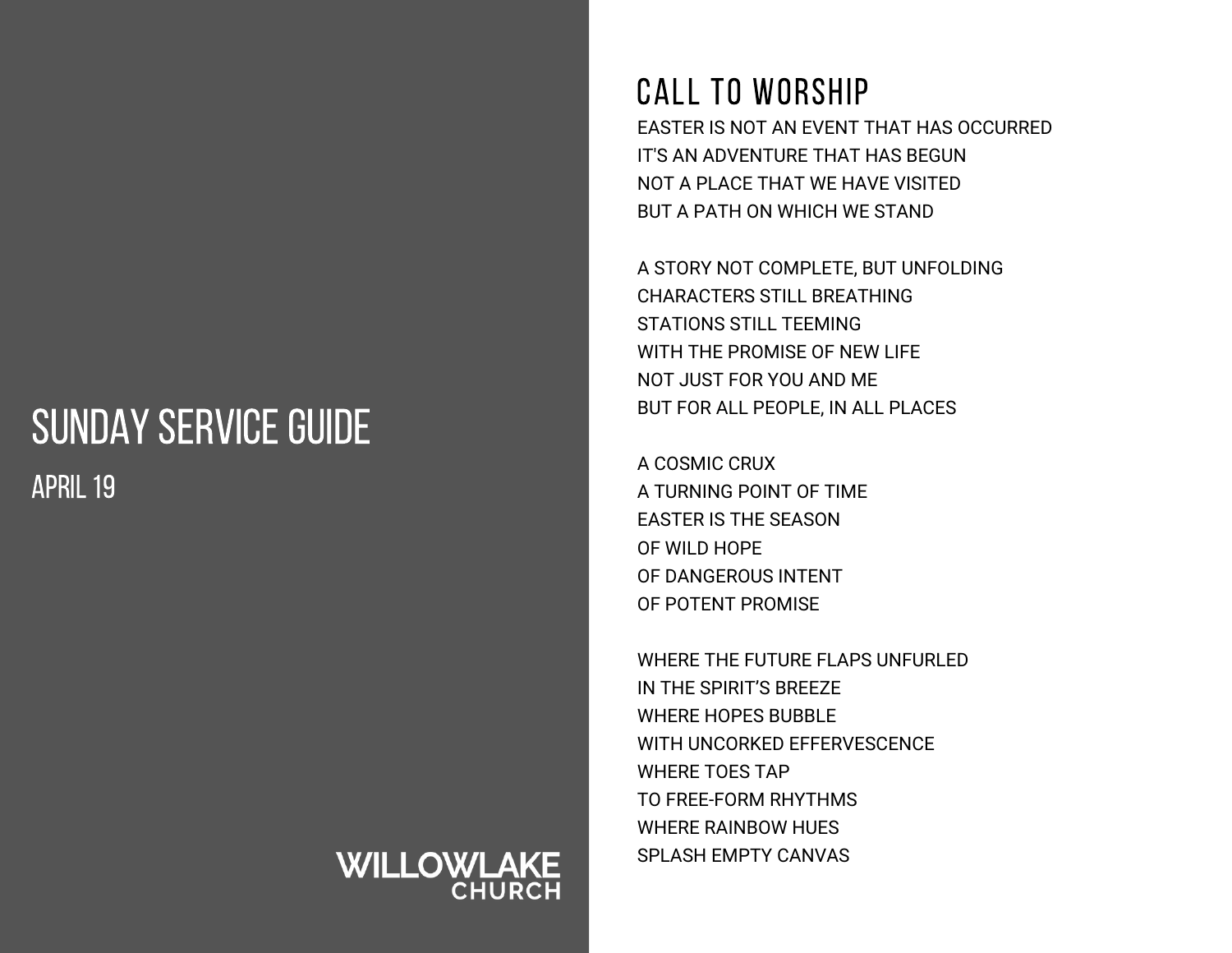TODAY WE CONTINUE THE JOURNEY WE RE-ENTER THE STORY TO EXPLORE OUR QUESTIONS TO UNCOVER OUR DOUBTS TO FACE OUR NAGGING NEED

WE WALK THE PATH OF TWO WHO TRAVELED A DUSTY ROAD WRAPPED IN CONFUSION AND DESPAIR TWO WHO SHARED THE COMPANY OF A STRANGER VOICING THEIR PAIN AIRING THEIR FEARS AND IN THE LISTENING HEARD WORDS OF HOPE AND PROMISE AND IN THE EATING RECEIVED TRUE BREAD OF LIFE

TODAY WE RE-ENTER THE STORY WITH EXPECTATION THAT CHRIST WILL ALSO REVEAL HIMSELF TO US IN SIGHTS AND SOUNDS IN WORDS AND SYMBOLS IN BREAD AND WINE

#### OPENING PRAYER

LET US PRAY RISEN CHRIST WALK WITH US THIS DAY BE OUR COMPANION AND GUIDE BE OUR TEACHER AND FRIEND BE OUR HOST AND SERVANT BRINGING YOUR GIFTS OF FAITH, PEACE AND HOPE AND DEEP JOYAS ALWAYS AMEN.

#### KING OF KINGS

IN THE DARKNESS WE WERE WAITING WITHOUT HOPE WITHOUT LIGHT TILL FROM HEAVEN YOU CAME RUNNING THERE WAS MERCY IN YOUR EYES

TO FULFIL THE LAW AND PROPHETS TO A VIRGIN CAME THE WORD FROM A THRONE OF FNDLESS GLORY TO A CRADLE IN THE DIRT

PRAISE THE FATHER PRAISE THE SON PRAISE THE SPIRIT THREE IN ONE GOD OF GLORY MAJESTY PRAISE FOREVER TO THE KING OF KINGS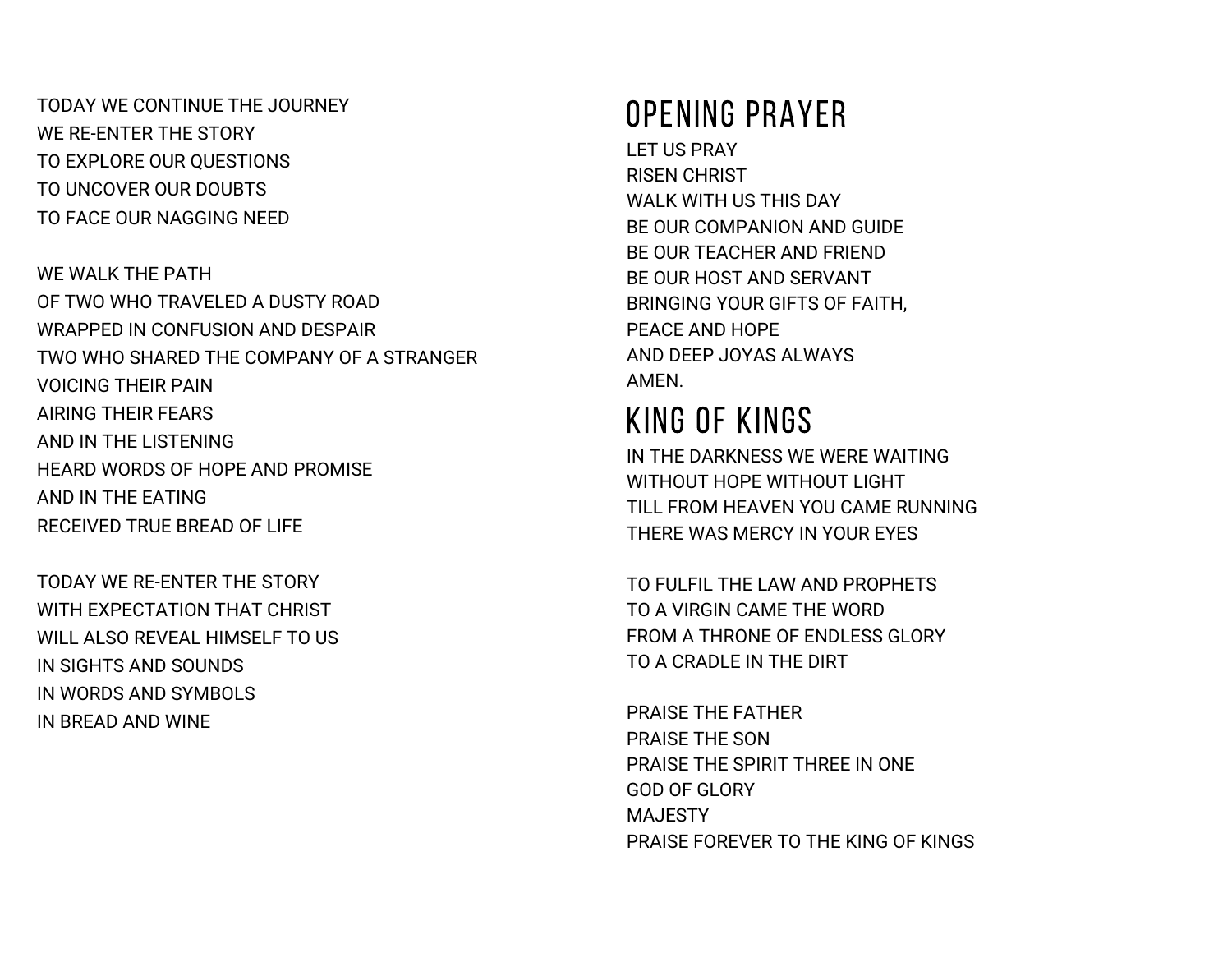TO REVEAL THE KINGDOM COMING AND TO RECONCILE THE LOST TO REDEEM THE WHOLE CREATION YOU DID NOT DESPISE THE CROSS

FOR EVEN IN YOUR SUFFERING YOU SAW TO THE OTHER SIDE KNOWING THIS WAS OUR SALVATION JESUS FOR OUR SAKE YOU DIED

AND THE MORNING THAT YOU ROSE ALL OF HEAVEN HELD ITS BREATH TILL THAT STONE WAS MOVED FOR GOOD FOR THE LAMB HAD CONQUERED DEATH

AND THE DEAD ROSE FROM THEIR TOMBS AND THE ANGELS STOOD IN AWE FOR THE SOULS OF ALL WHO'D COME TO THE FATHER ARE RESTORED

AND THE CHURCH OF CHRIST WAS BORN THEN THE SPIRIT LIT THE FLAME NOW THIS GOSPEL TRUTH OF OLD SHALL NOT KNEEL SHALL NOT FAINT

BY HIS BLOOD AND IN HIS NAME IN HIS FREEDOM I AM FREE FOR THE LOVE OF JESUS CHRIST WHO HAS RESURRECTED ME

BROOKE LIGERTWOOD | JASON INGRAM | SCOTT LIGERTWOOD© 2019 HILLSONG MUSIC PUBLISHING AUSTRALIA (ADMIN. BY CAPITOL CMG PUBLISHING) CCLI LICENSE # 141683

### HOW DEEP THE FATHER'S LOVE FOR US

HOW DEEP THE FATHER'S LOVE FOR US HOW VAST BEYOND ALL MEASURE THAT HE SHOULD GIVE HIS ONLY SON TO MAKE A WRETCH HIS TREASURE HOW GREAT THE PAIN OF SEARING LOSS THE FATHER TURNS HIS FACE AWAY AS WOUNDS WHICH MAR THE CHOSEN ONE BRING MANY SONS TO GLORY

BEHOLD THE MAN UPON A CROSS MY SIN UPON HIS SHOULDERS ASHAMED I HEAR MY MOCKING VOICE CALL OUT AMONG THE SCOFFERS IT WAS MY SIN THAT HELD HIM THERE UNTIL IT WAS ACCOMPLISHED HIS DYING BREATH HAS BROUGHT ME LIFE I KNOW THAT IT IS FINISHED